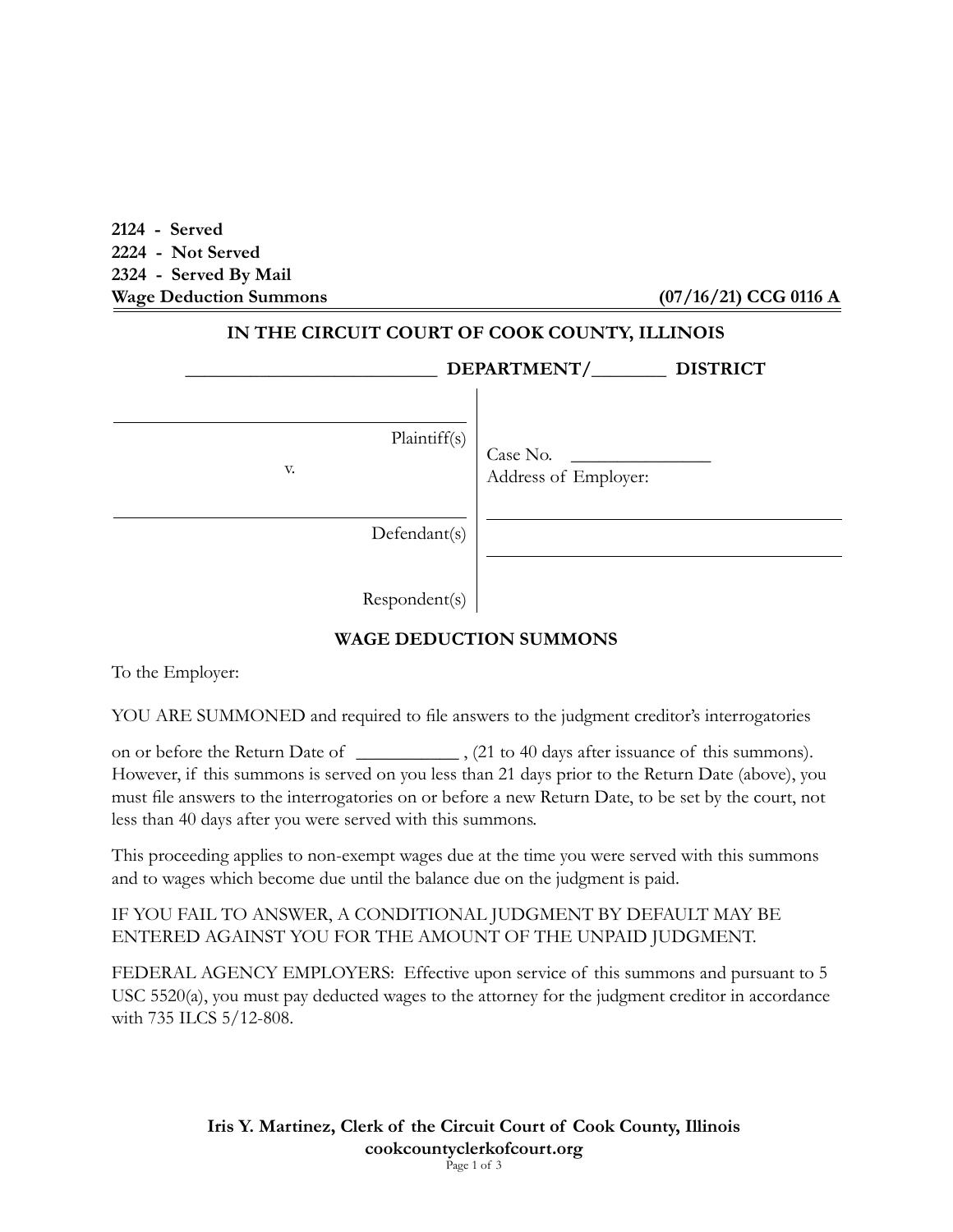**FILING AN APPEARANCE: Your appearance date is NOT a court date.** It is the deadline for filing your appearance/answer. To file your appearance/answer **YOU DO NOT NEED TO COME TO THE** 

**COURTHOUSE, unless you are unable to eFile your appearance/answer.** You can download an Appearance form at http://www.illinoiscourts.gov/Forms/approved/procedures/appearance.asp. After completing and saving your Appearance form, you can electronically file (e-File) it with the circuit clerk's office.

**E-FILING:** E-filing is now mandatory with limited exemptions. To e-File, you must first create an account with an e-Filing service provider. Visit http://efile.illinoiscourts.gov/ service-providers.htm to learn more and to select a service provider.

If you need additional help or have trouble e-Filing, visit http://www.illinoiscourts.gov/faq/gethelp.asp or talk with your local circuit clerk's office. If you cannot e-file, you may be able to get an exemption that allows you to file inperson or by mail. Ask your circuit clerk for more information or visit www.illinoislegalaid.org.

**FEE WAIVER:** If you are unable to pay your court fees, you can apply for a fee waiver. For information about defending yourself in a court case (including filing an appearance or fee waiver), or to apply for free legal help, go to www.illinoislegalaid.org. You can also ask your local circuit clerk's office for a fee waiver application.

**COURT DATE:** Your court date will be sent to your e-File email account or the email address you provided to the clerk's office. You can also call or email the clerk's office to request your next court date. You will need to provide your case number OR, if unknown, the name of the Plaintiff or Defendant. For criminal case types, you will also need to provide the Defendant's birthdate.

**REMOTE APPEARANCE:** You may be able to attend this court date by phone or video conference. This is called a "Remote Appearance". Call the Circuit Clerk at (312) 603-5030 or visit their website at www. cookcountyclerkofcourt.org to find out how to do this.

Contact information for each of the Clerk's Office locations is included with this summons. The Clerk's office is open Mon - Fri, 8:30 am - 4:30 pm, except for court holidays.

# **To the officer:**

This summons must be returned by the officer or other person to whom it was given for service, with endorsement of service and fees, if any, immediately after service. If service cannot be made, this summons shall be returned so

endorsed. This summons may not be served later than the Return Date of  $\Box$ 

|                                              | Iris Y. Martinez, Clerk of Court                                          |
|----------------------------------------------|---------------------------------------------------------------------------|
|                                              | Date of Service: _____________                                            |
| State: $\frac{\text{Zip: } }{ \text{Up: } }$ | (To be inserted by officer on copy left with employer or<br>other person) |
|                                              |                                                                           |
|                                              |                                                                           |

**Iris Y. Martinez, Clerk of the Circuit Court of Cook County, Illinois cookcountyclerkofcourt.org** Page 2 of 3